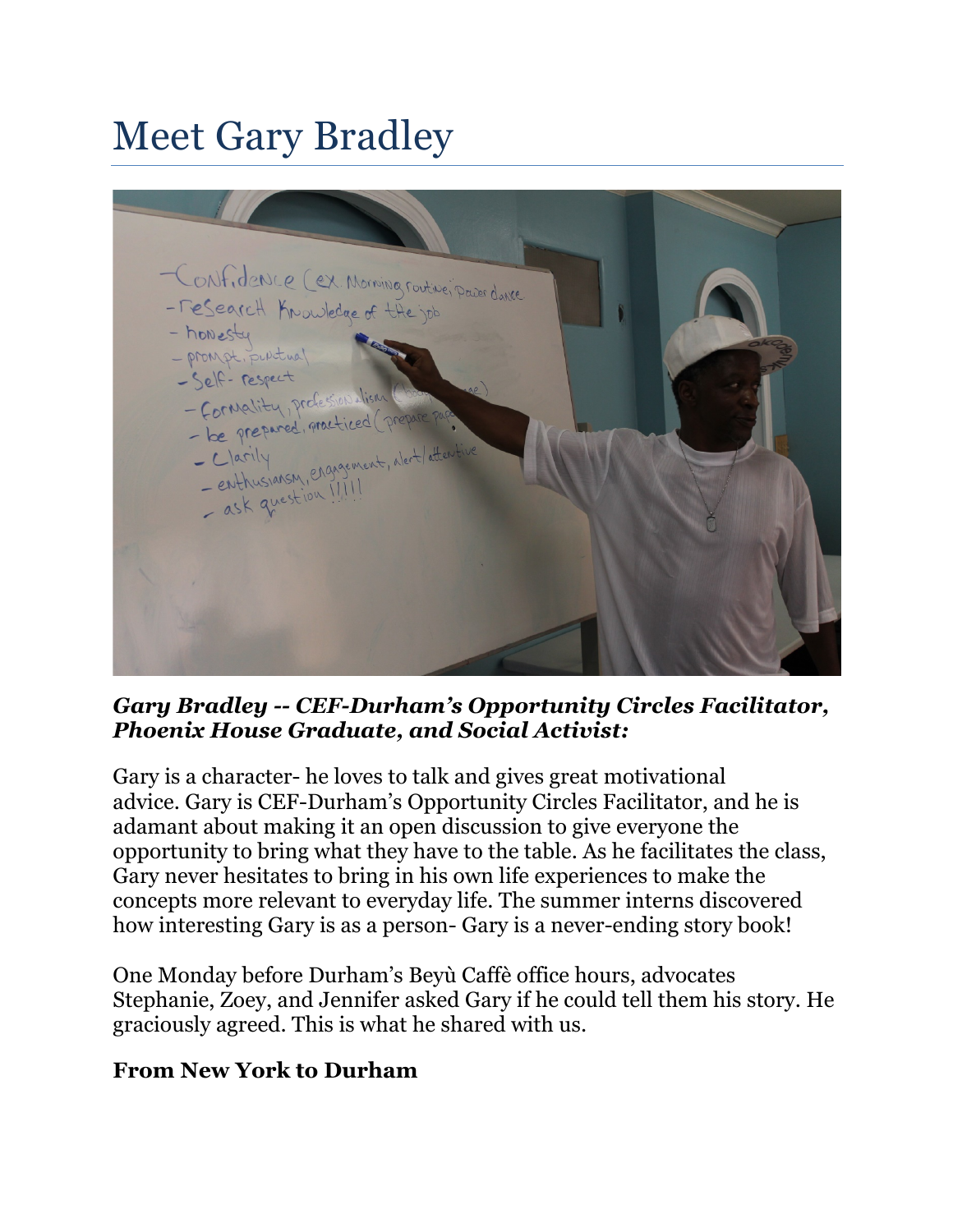Gary is a native New Yorker, hailing from Harlem and South Jamaica Queens. About 14 years ago, he visited his American Indian cousins (his father is American Indian) at a reservation in North Carolina, and he dropped by Durham and liked it. He paints it as a place with a much slower pace but still maintains a "city-twang" to it. He moved two years after and has been living in Durham ever since.

He describes his life in New York as troubled, as he retells his life in the projects and being in an environment with violence. In Durham, he received a rude awakening in that made him evaluate the events in his life. He realized he wanted to change his life around, sought help, and eventually ended up at the Phoenix House.

#### **Connection to CEF**

At the Phoenix house, Gary recalls how he used to see these kids from Duke University come in every Wednesday through CEF. His first impression towards the advocates was distrustful, as he describes, "why are they coming from Duke to talk to us- why are you all being so nice to us?" He felt confused and needed to know. Eventually, the advocates, especially Will, won his trust, as they showed loyalty through their work with him.

Gary used to cook every time the advocates came to the Phoenix House, and they noticed that he was very good at it. He had a talent for cooking. So, Gary and CEF advocates started applying for restaurants. Gary successfully landed a job as a prep-chef at a Japanese restaurant called *Sake Bomb.* He never went to the culinary school, but he always liked watching cooking shows and found a passion in it. At his new job, he impressed his boss through the skill of skinning the salmon which he learned through watching television.

That same skill landed him a job in Dame's Chicken and Waffles, where he currently works now. It's hard work, but he loves working there. He tells us how he has a knack for meeting good people- it's a magic. With that, he found another knack, one for mentoring. Gary discovered his love for motivational speaking, and feels like his strong point is helping people.

### **Inspiration for Social Activism**

Gary calls himself a social activist. As early as ten years old, Gary witnessed the prejudice and pressure his family faced living as an African American family in New York. Living in a prominent black and white neighborhood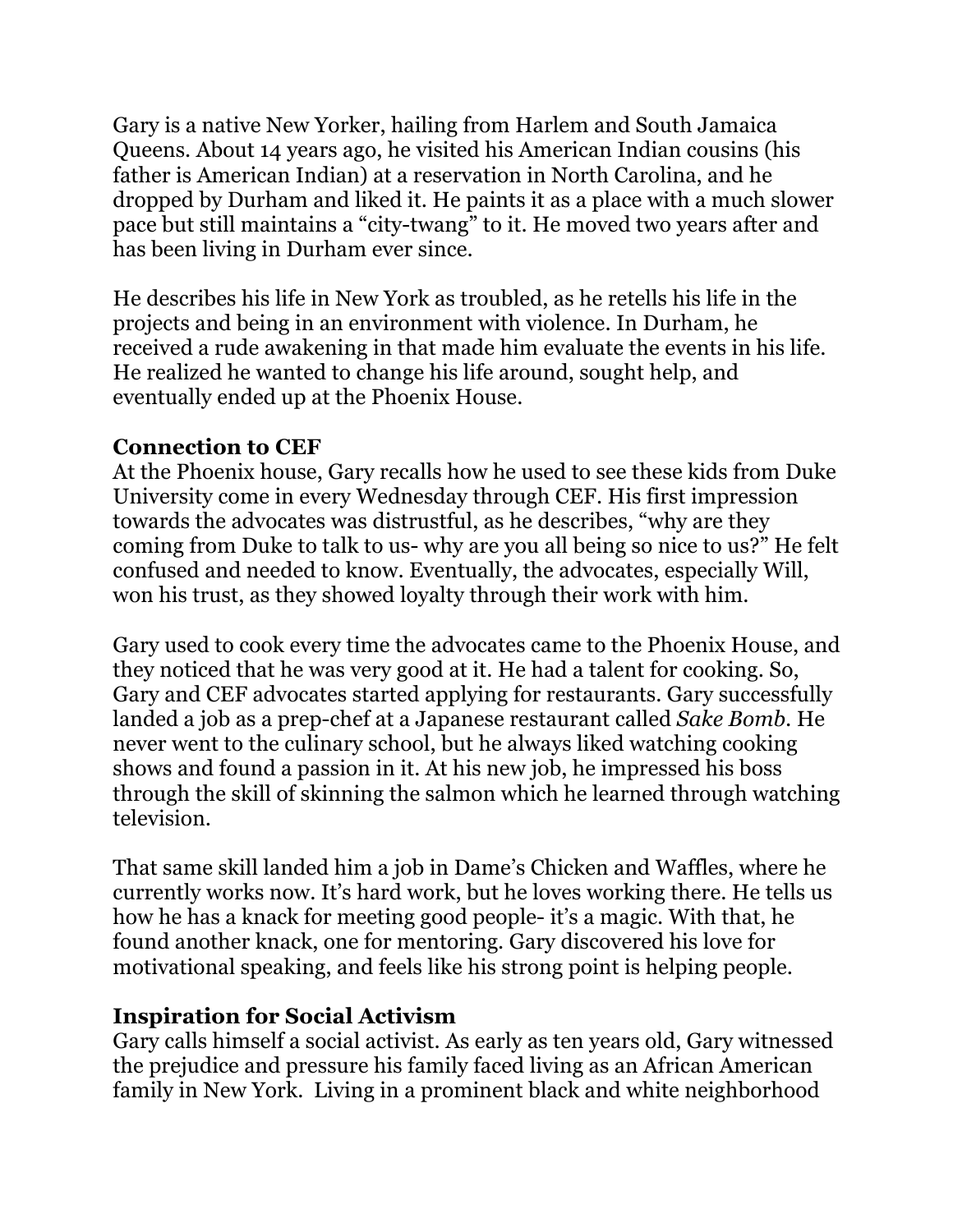in Queens, his family was met with hostility and rejection. He especially remembers a time where his neighbors burned a cross in front of their house and told them that they didn't belong there. Both of his parents went to school and had government jobs, but they still couldn't be treated with respect and equality. Even at that young age, Gary could sense the difference. The police didn't do anything, and he resented that. That made him fight for things he deserved. He did not just settle for what people say, nor did he suffer in silence from his own deficiency. He took concrete actions to seek out opportunities, to prove that he belongs where he wants to.

Gary doesn't dwell on his past, but he says that his life experiences have given him the desire to be an equal, and for everyone else to be equal. That's where he's at now- striving for equality.

Despite his rough experiences, Gary remembers various beacons of light in his childhood in New York. One of them was John, a fireman who used mentor young teenagers like Gary. Gary reserves fond memories of the fire department, where he would go after an argument and just hang out there. Jon, as one of Gary's main mentors growing up, allowed Gary to see that not all of societal systems were against him. He also motivated Gary to strive and act towards what he wanted.

#### **Gary's goals**

Gary describes his inner angst against systems of oppressions, and says "he still got some fight the power in me." He describes that it's not against the government, but against institutions that surround the community that state that they provide opportunities to people, but judge that certain community members are not being active and participates. This is nonsense, he says, because if people in the community don't know of the places that they could receive help, then they can't get it. So Gary, as a social activist, tries to fill in the gap by collecting resources and coming back with CEF to get the information out there. He really likes doing it.

Gary strives to be a counselor, and is considering working for an organization or even starting his own program to mentor others. He wants to use his experience from the Phoenix House to create a similar space. He specifically wants to work for a social house for teenagers ages 17 to 24, which he considers delicate years. He says, "It would be helpful for someone to talk to that age group." Gary loves talking to the youth. Right